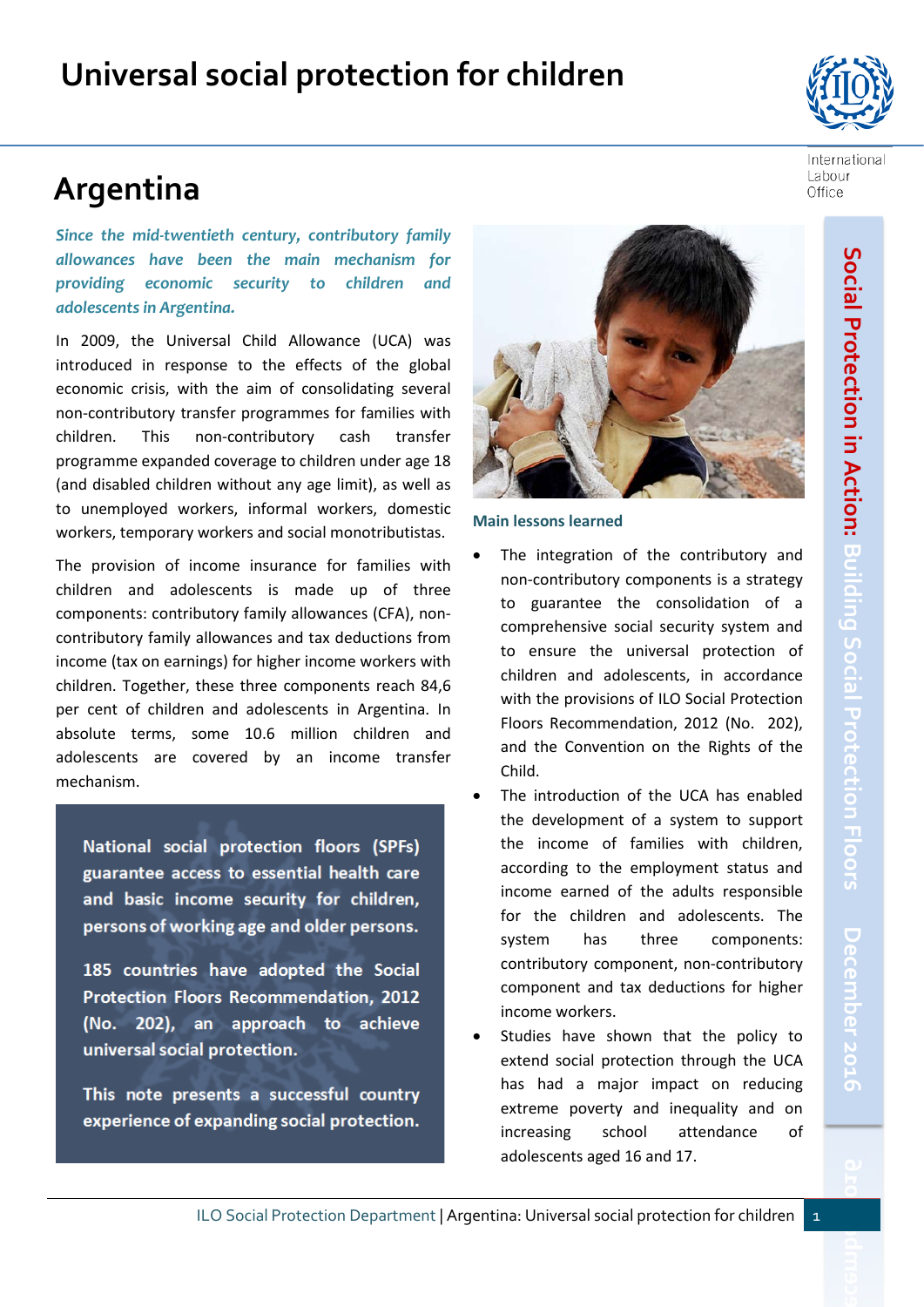#### **1. Background**

Since the late 1990s, several initiatives have been introduced to provide income security for households with children. During the 2000s, social assistance programmes used the presence of children in the household as a reference; programmes for the social protection of children were also implemented at the sub-national level. The UCA was introduced in Argentina as a result of years of intense discussion on proposals designed to universalize protection of children and adolescents. One of the most noteworthy proposals was the extension of family allowances.

The almost universal coverage achieved is due to several factors, most notably the implementation of the UCA, the increase in formal employment that expanded contributory coverage levels and the incorporation of *monotributistas* into the CFA component (April 2016). *Monotributistas* are mainly low-income, self-employed workers participating in the Simplified Regime for Small-scale Contributors, known as the *Monotributo*. This is a simplified, integrated tax system that rolls income, value-added and social security taxes into a single monthly payment.

## Contributory Family Allowances 46.8% Not covered 15.4% Universal **Tax Credit** Child  $3.2%$ Allowance **PNC 3.3%** (UCA) 31.3%

#### **Figure 1: Coverage of children, 2016**

Source: Own elaboration on the basis of data from "National Institute of Statistics and Census" (population census), "Statistical bulletin of social security" and "Nationwide Survey on Social Protection and Social Security".

Also of note is the extension of non-contributory pensions to mothers of seven or more children, which

provides income security to large families (between 2003 and 2016, the number of main beneficiaries increased by 444 per cent).

In legal terms, the UCA was created through a Decree of the National Executive Branch (1.602/09), which modified the Law of Family Allowances (No. 24.714). This decree established the incorporation of a noncontributory sub-system within the General Family Allowance Regime. In other words, both types of benefits are now regulated by this Law.

#### **2. Structure and main characteristics**

The provision of income security for children and adolescents in Argentina has three components:

- **Contributory family allowances (CFA)** composed of the "Family Child Allowance", which covers the dependents of formal middle- and low-income employees, beneficiaries of certain social security guarantees (unemployment and work injury) and, since April 2016, dependents of workers of the *Monotributo* regime.
- **Non-contributory family allowances** is composed of the Universal Child Allowance (UCA), which is a semi-conditional cash transfer for each child and disabled child of unemployed workers, those in the informal economy, social *monotributistas*, temporary workers and domestic workers.

The cash transfer is semi-conditional: 80 per cent is granted through the usual system of social security payments while the remaining 20 per cent is paid once the main beneficiary confirms health checkups, immunization records and certification of completion of the school year by their children and/or adolescents, whichever is the case.

The UCA is a component of the non-contributory pillar, along with family allowances for dependents of old-age pension beneficiaries and of certain non-contributory pension beneficiaries (disability and former soldiers in the Falklands War).

• **Deduction or tax credit for each child** for higher income workers who pay income tax. The tax credit is the component available to higher income workers who pay individual income tax.

Low-income beneficiaries of the CFA and UCA receive the same amount, 1,103 Argentina Pesos (ARS) per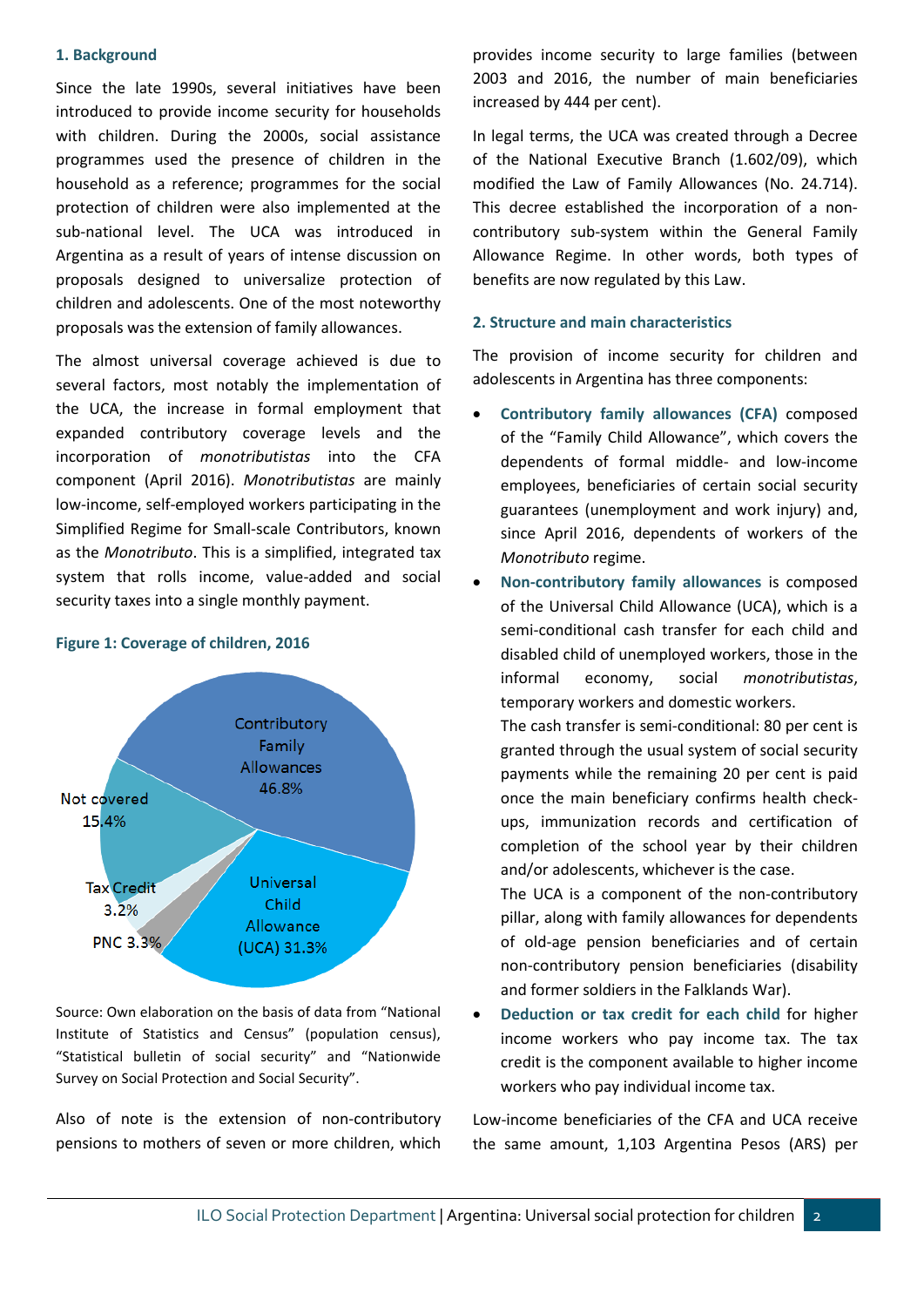month. In 2015, the automatic indexation of benefits (twice annually) based on the pension mobility index was established by law.

The National Social Security Administration (ANSES) is responsible for managing both contributory and noncontributory family allowances. In other words, the ANSES receives, processes and evaluates programme applications and pays both benefits.

The integration of the contributory and noncontributory components (CFA and UCA) pave the way for the consolidation of a "comprehensive social security system", as established in the ILO Social Protection Floors Recommendation, 2012 (No. 202).

Nearly six years after the UCA was implemented, evidence indicates that these high-coverage social protection programmes do not negatively impact the labour market. This positive result is largely due to the coordination among programmes that guarantee income and promote active labour market policies.

Several factors explain the fact that approximately 15 per cent of children and adolescents are not covered under any scheme. This group mainly includes children and adolescents whose parents are: i) employees with higher earnings – or slightly lower earnings – than the established ceilings; ii) higher income monotributistas; iii) independent workers; or iv) immigrants residing in the country for less than three years. The situation of children and adolescents not under family care should also be mentioned given that they are not included in any of the current protection components.

Moreover, there are children and adolescents who are eligible for one of the established schemes but do not receive benefits for various reasons, such as problems with family relations, problems associated with their or their parents' identification documents, and noncompliance with some requirements for access.

## **3. Financing**

The contributory component is financed through employers' contributions to social security while social security resources cover the cost of the UCA. As a result of the expanded coverage, the resources allocated to cash transfers for children and adolescents have been sharply increased. In 2014, the amount allocated to the protection of this segment of the population was 1.04 per cent of GDP, where the principal components were the UCA (0.50 per cent), the CFA (0.46 per cent) and the family allowances for people receiving an old age pension (0.08 per cent).

### **4. Impacts of UCA**

Policies to extend social protection have had considerable impacts on reducing extreme poverty and inequality. Studies by Bertranou (2010) and Maurizio and Vázquez (2014) show that UCA reduced poverty rates, especially extreme poverty. There is also empirical evidence from studies by Hintze and Costa (2014) and Curcio and Beccaria (2013) that suggest that UCA contributes to improved income distribution, as measured by the Gini coefficient and income gaps.

Some studies also found that the UCA had a positive impact on school attendance for adolescents between the ages of 16 and 17 (the group with the highest dropout rates), as well as on reducing child labour (Jiménez and Jiménez, 2015). Nevertheless, given the lack of available standardized data, more evidence is needed on the impact of this programme on school attendance, particularly secondary school.

The implementation of this policy also led to a 50 per cent increase in the number of children and a 14 per cent increase in the number of pregnant women enrolled in the SUMAR Plan, which provides guaranteed health benefits (MSAL, 2012).

### **5. Challenges**

The main challenges for policies to guarantee income security for children and adolescents are:

- Despite efforts to increase UCA coverage, the challenge remains to incorporate a large number of eligible children and adolescents who, for different reasons, face barriers to accessing benefits.
- The role of established conditions needs to be redefined to emphasize the "universal right" of children and adolescents to health and education.
- Sufficiency of UCA benefits should be assessed, so children and adolescents can move out of poverty.
- A micro-assessment of the UCA should be conducted to identify bottlenecks and propose reforms that help facilitate implementation and compliance with established conditions.